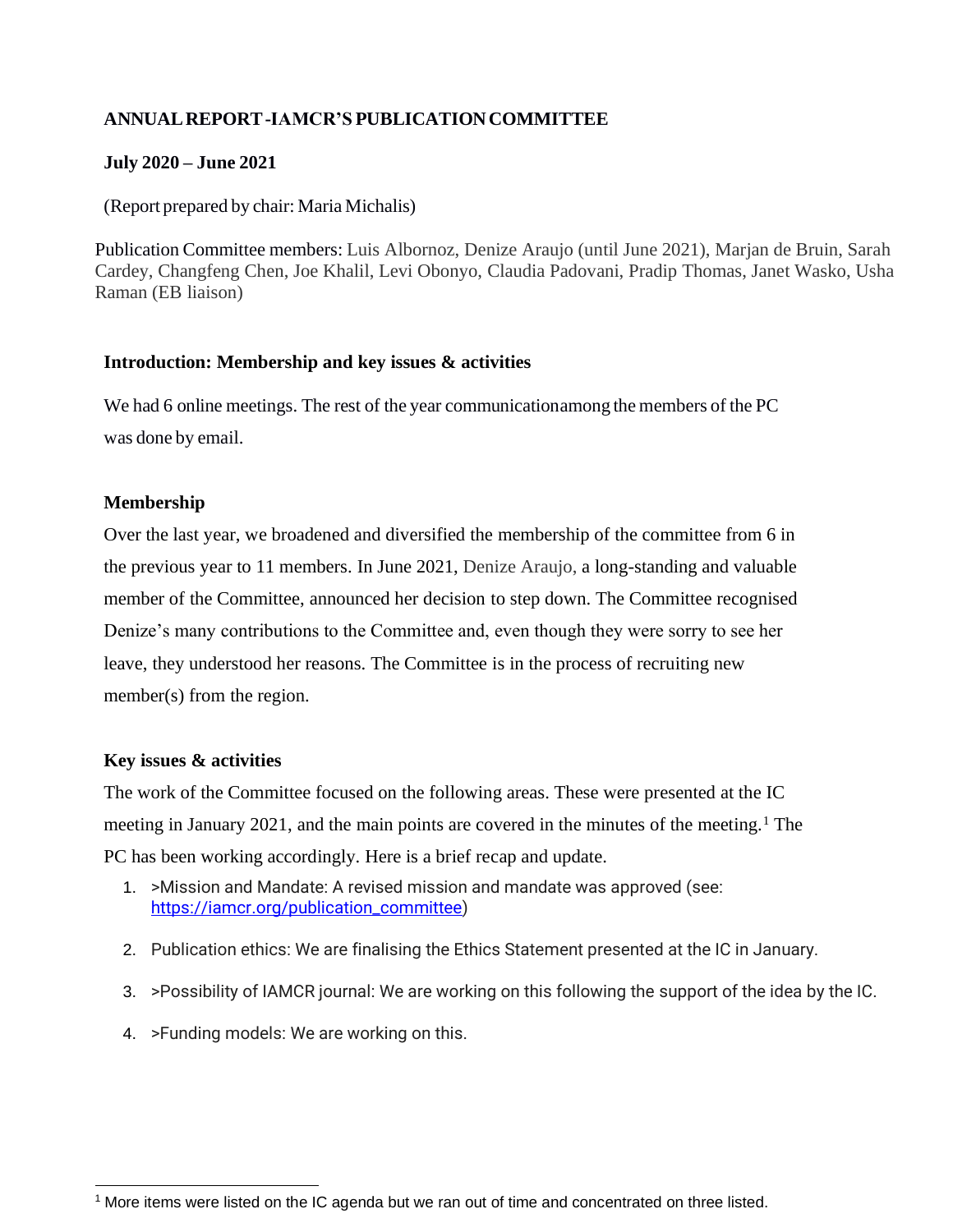The rest of the report covers:

# **Developments regarding existing IAMCR series**

- i. *GlobalTransformationsin Media and CommunicationResearch,* co-published by Palgrave and IAMCR
- ii. *TheGlobalHandbooksin MediaCommunication Research* series, co-published byWiley-Blackwell and IAMCR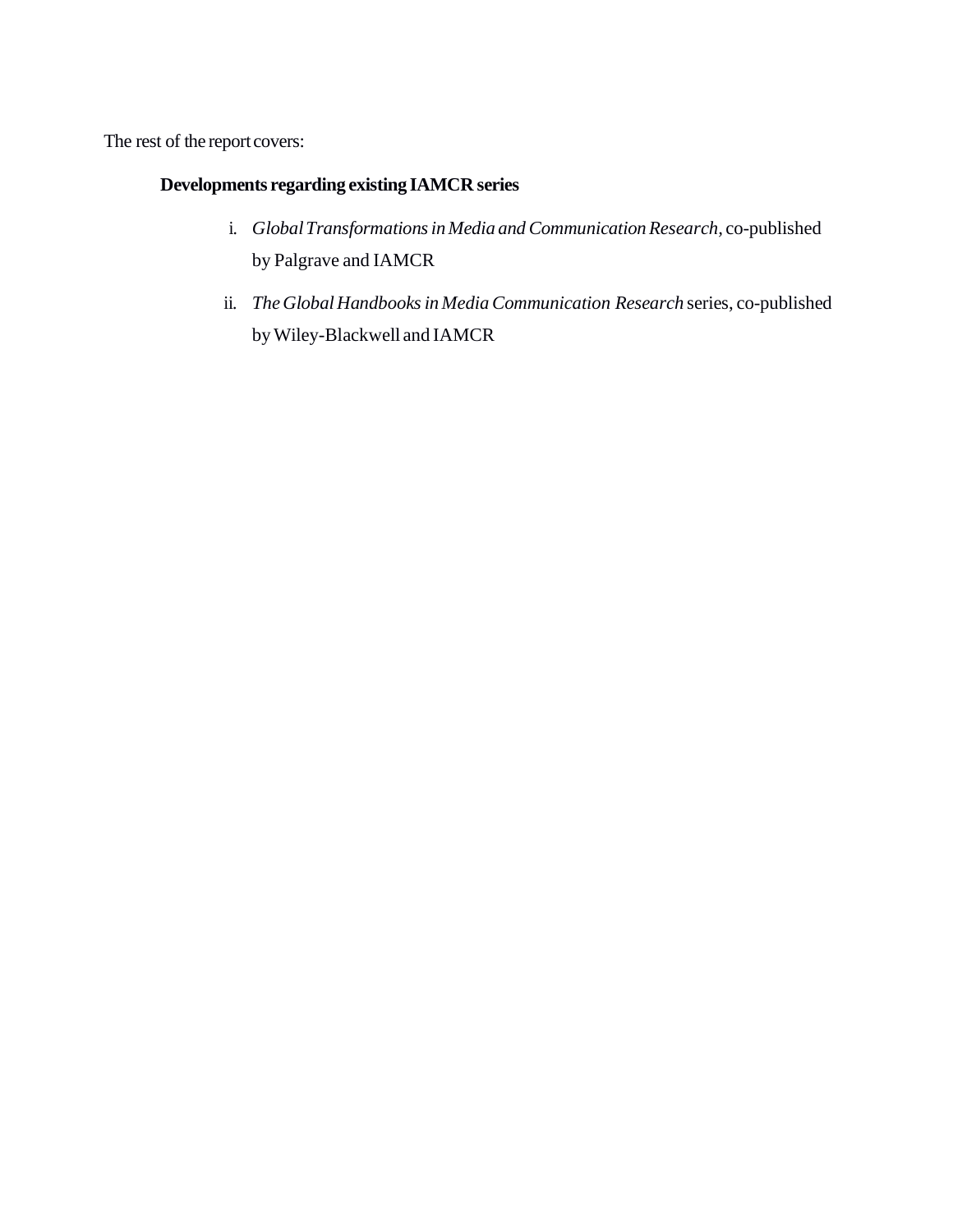# **1.** Developments regarding existing IAMCR Series

**A) The***Global Transformations in Media and Communication Research,* **co-published by Palgrave and IAMCR**



**Report July 2020-June 2021 Claudia Padovani and Marjan De Bruin Series' editors**

#### **Introduction**

Since 2014, the IAMCR/Palgrave series *[Global Transformations in Media and Communication Research](https://iamcr.org/publications/iamcr-book-series)* reflects the intellectual capital of IAMCR; it constitutes a forum for collective knowledge production and exchange, thanks to trans-disciplinary contributions.

*[Global Transformations in Media and Communication Research](https://iamcr.org/publications/iamcr-book-series)* is building up a rich collection of thoughtprovoking volumes. We, the series editors, have been working with IAMCR members from different Sections and Working Groups. They saw the value of the series and wanted to contribute to its further development.

# **Challenged by global pandemic**

The activities between July 2020 and June 2021 were heavily marked by the global pandemic, which constrained mobility, impacted on scholars' research and teaching agendas and somewhat affected the series management as well. We, Series' Editors, have been busy managing different tasks and commitments in our own institutions, across our international networks as well as with the series. We feel we did not follow our authors and potential authors as closely and carefully as we did in the previous several years. Nevertheless, the series continued to develop, thanks to our preparatory work of the previous year. Furthermore, we received a new set of potential proposals which were reviewed, as usual, by the Series' Editors, the Advisory Board and eventually put through the formal review process organized by Palgrave, after which they were ready to go into the production phase.

Although working amidst the pandemic inevitably slowed down some of the editorial processes, we are also confident that the appreciation, gained from the IAMCR membership, has become a resource that will support the Series Editors' also in critical times.

#### **Internal and external communication**

As Series' Editors, we also coordinated the exchanges between authors and the Advisory Board. At while at the same time we stayed in regular touch with the new editor at Palgrave McMillan, Mala Sanghera Warren with whom we had a strong collaborative relationship The ongoing communication helped to guarantee timely feedback and smooth , ongoing support at all ends.

Mala Sanghera Warren has left Palgrave at the end of June 2021, and we are waiting to hear about her replacement. In the meantime the Palgrave/IAMCR series contact person is Lina Aoujieb [\(lina.aboujieb@palgrave.com\)](mailto:lina.aboujieb@palgrave.com).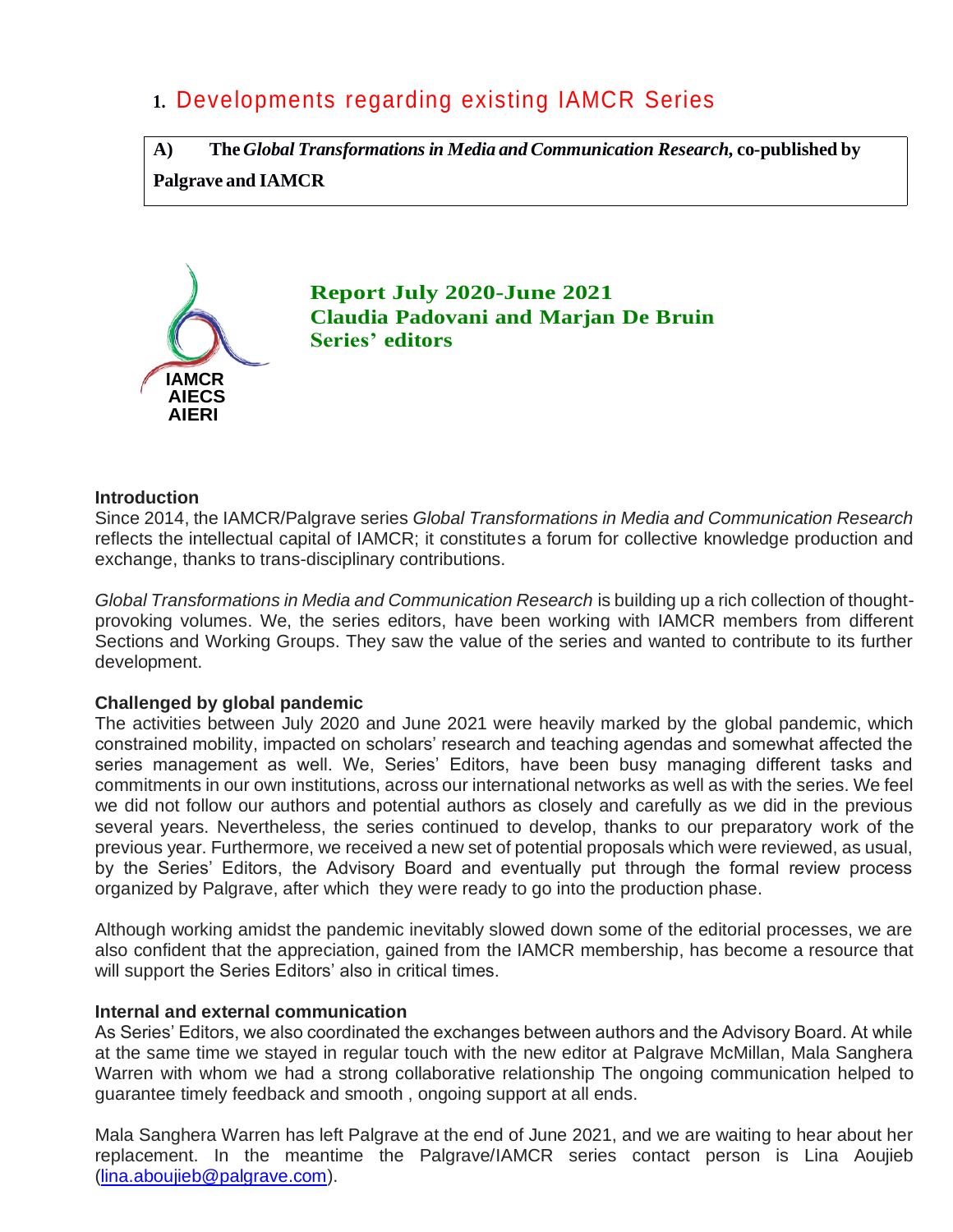#### **Translations of relevant non-English work**

Proposed volumes fully respond to the series' goals, including the translation of relevant non-English work for Anglophone audiences, making these original texts known to a broad international readership. This component of the series requires identifying relevant publications for which the Advisory Board has been extremely useful. The Series' Editors and Advisory Board are determined to solicit more contributions from the continents of Africa and Asia, as well as from the Latin American region for publication in the years to come.

On the basis of the past few years we would like to highlight how relevant the translation issue is for the series and for the Association more broadly, and how important it would be to develop ad hoc funding schemes. This issue has been discussed with the series Advisory Board, and then has been taken to the Publication Committee. The PC agrees there are challenges to be address, and yet helping the IAMCR in its attempt to be truly global and more inclusive also goes through the contribution of the series.

#### **Published volumes and volumes in production**

Currently, the series has published 15 volumes, six (6) of which in 2020, which testifies the series has come to be recognized as an intellectual enterprise with a clear goal and approach to knowledge exchange. Amongst those volumes are one Spanish volume (Alburnoz 2015); one Portuguese volume (Sodrè 2019) and one French volume (Ballarini 2020) translated into English. All published titles are publicized on the [IAMCR/Palgrave series webpage.](https://iamcr.org/publications/iamcr-book-series)

Two volumes (one edited and one single-authored) are currently in production, expected to be in print by the end of the year. One manuscript is in progress and planned to be submitted by September 2021. These did not come to us from Palgrave as it was not proposed to the series Editors. In consultation with the Advisory Board, we welcomed their inclusion and agreed to the topic as well as approach, which are highly consistent with the series.

#### **Published volumes**

Volumes that have been published since 2014:

| <b>Authors/s - Editor/s</b>                                 | <b>Title</b>                                           |
|-------------------------------------------------------------|--------------------------------------------------------|
| Claudia Padovani and Andrew                                 | Communication Rights and Social Justice.               |
| Calabrese (2014)                                            | Historical accounts of transnational<br>mobilitzations |
| Luis Albornoz (2015)                                        | Power, Media, Culture                                  |
| Francesco Fattorello (2015)                                 | The Theory of the Social Practice of<br>Information    |
| Chris Paterson, David Lee, Anamik                           | <b>Advancing Media Production Research</b>             |
| Saha and Anna Zoeller (2016)                                |                                                        |
| Ravindra Kumar Vemula and                                   | Health Communication in the Changing Media             |
| SubbaRao M. Gavaravarapu (2017)                             | Landscape                                              |
| Sergio Sparviero, Corinna Peil and<br>Gabriele Balbi (2017) | Media Convergence and Deconvergence                    |
| Francisco Sierra Caballero and                              | Networks, Movements and Technopolitics in              |
| Tommaso Gravante (2017)                                     | Latin America                                          |
| Sandra Ristovska and Monroe Price<br>(2018)                 | Visual Imagery and Human Rights Practice               |
| Muniz Sodré (2019)                                          | The Science of the Commons                             |
| Massimo Ragnedda and Anna                                   | Digital Inequalities in the Global South               |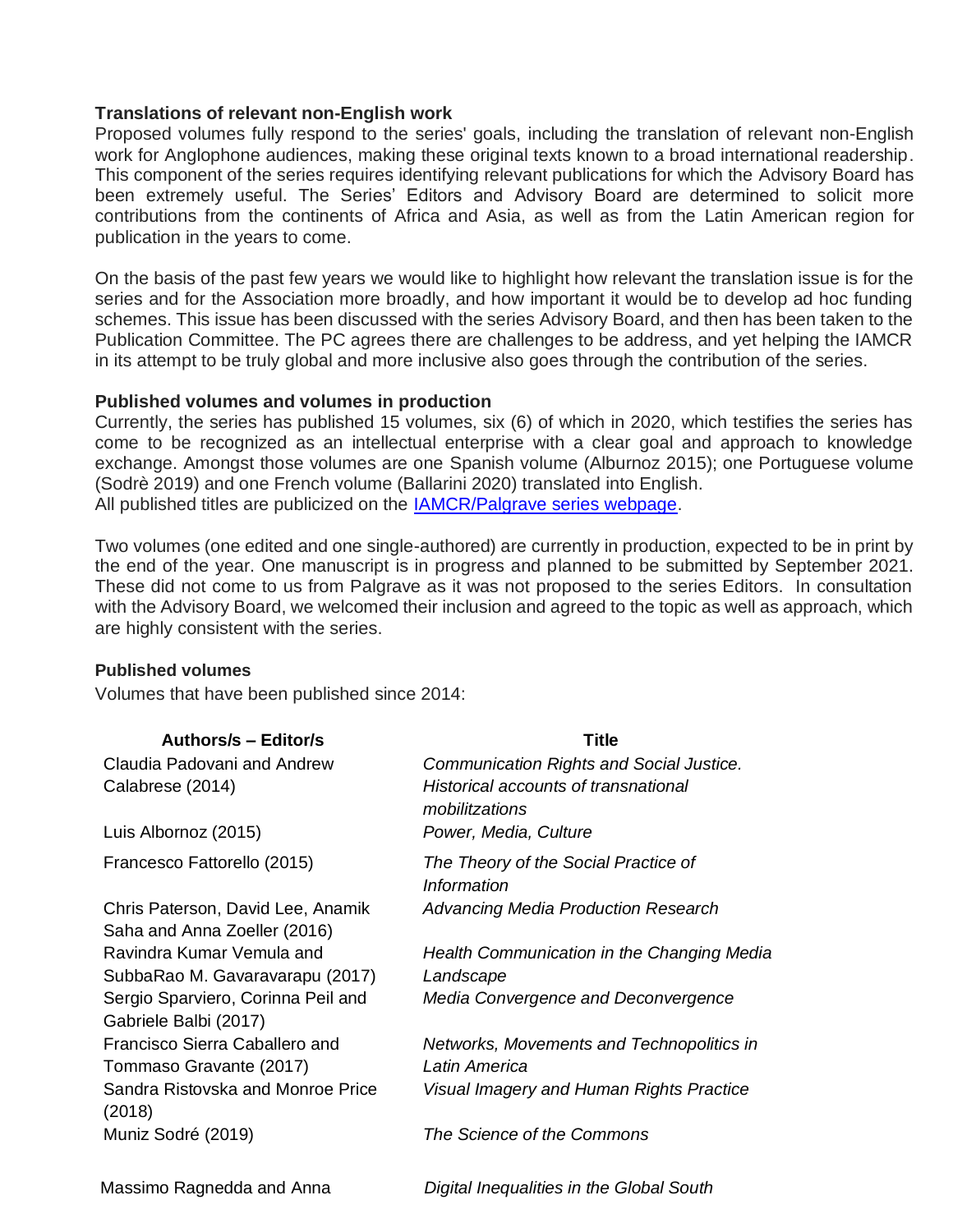| Gladkova (2020)                                               |                                                             |
|---------------------------------------------------------------|-------------------------------------------------------------|
| Joana Díaz-Pont et al (2020)                                  | The Local and the Digital in Environmental<br>Communication |
| Löic Ballarini (2020)                                         | The Independence of the News Media                          |
| Cees Hamelink (2020)                                          | <b>Communication and Peace</b>                              |
| Sandra Jeppesen and Paola<br>Sartoretto (2020)                | Media Activist Research Ethics                              |
| Adrian Athique and Vibodh<br>Parthasarathi (2020)             | Platform Capitalism in India                                |
| Books in production / contracted volumes (as of July 6, 2021) |                                                             |
| Eylem Yanardagoglu                                            | The Transformation of the Media System in Turkey:           |

Ribeiro & Schwarzenegger *Media and the Dissemination of Fear*

*Citizenship, Communication and Convergence*

# **Work in progress and new proposals**

Proposals agreed by Editors and Advisory Board and in the final stage of manuscript submission to Palgrave are:

- *Media Governance - A Cosmopolitan Critique. Diverse Experiences, Reassessments, New Perspectives*
- *Communicology from the South*

We have worked over the past two years to secure another translation from Spanish, expected to be finalized next year.

# **Other Series Editors' activities**

Over the past months, the Series' Editors have also:

- Been involved the Advisory Board members in providing feedback on incoming proposals. Current Advisory Board members are listed on the Series webpage: Martín Becerra, Marjan de Bruin, Claudia Padovani; Gerard Goggin, Robin Mansell, Francesca Musiani, Hillel Nossek, Kaarle Nordenstreng, Marc Raboy, Usha Raman, Ruth Teer-Tomaselli, Pradip Thomas, Daya Thussu, Elena Vartanova and Janet Wasko.
- Maintained communication with the Publication Committee, of which both series editors are a member.
- Maintained communication with IAMCR secretariat to publicize newly printed volumes.
- Maintained communication with potential authors, who had expressed their interest and anticipated proposals over the past year. We are looking forward to more incoming proposals after the Kenya Online Conference.
- The series' Editors have decided not to prepare and issue a new call for proposals on the occasion of the IAMCR 2021 Online Conference. This is in consideration of the fact that the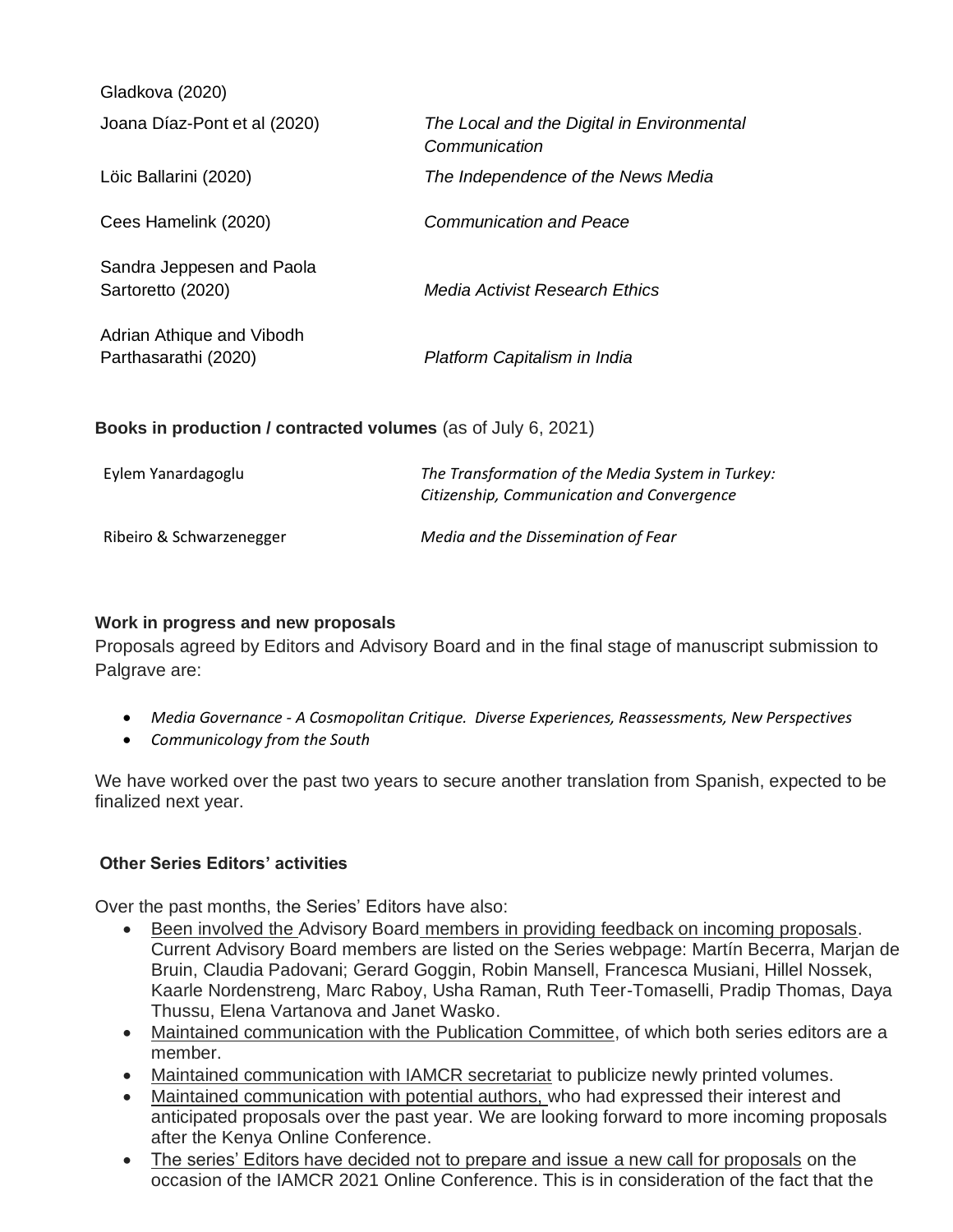Series' Editors intend to step down from their role and feel it is fair and more productive to work together with incoming editors to elaborate a new call.

• In view of the transition to new Series' Editors, we have prepared a profile text to be considered and used by the Publication Committee and/or the Executive Board to approach and solicit interested IAMCR members.

# **Transfer of Series' Editors duties**

This IAMC/Palgrave series Report will be the last report from the current Series' Editors, who will return to their work with the Publication Committee in general. We would like to sincerely thank all those who have been supportive and helpful in the management of this series over the years of the IAMCR/Palgrave series *[Global Transformations in Media and Communication Research](https://iamcr.org/publications/iamcr-book-series)*.

A big thank you for all the IAMVCR members who have chosen this Series to share their research and ideas, and all of those who have expressed their appreciation for how the series has been designed, managed and developed.

We are particularly grateful to the Advisory Board for their continued support and quick feedback: their comments and suggestions, which are part of an extensive review process, helps authors finalize their work, while meeting scientific standards has become the series' trademarks providing a truly transnational space of scientific dialogue.

We are honored to have been part of this collective endeavor, and happy to follow its future progress.

Claudia Padovani and Marjan de Bruin

*The Global Handbooksin Media Communication Research* **series**, co-published by Wiley-

Blackwell and IAMCR

The Series Editors are Janet Wasko and Karin Gwinn Wilkins. They reported the following.

We are working with a new editor at Wiley (Nicole Allen), who recently informed us that they would like to see 2-3 volumes published each year.

#### *New books*

One new handbook was published during the year: *The Handbook of Media Education Research*, edited by Divina Frau-Meigs, Sirkku Kotilainen, Manisha Pathak-Shelat, Michael Hoechsmann and Stuart R. Poyntz. Wiley has recently informed us that they would like to see 2-3 volumes published each year.

#### *Manuscripts in preparation*

The following four volumes are under contract and expected at various times during the next year: *Conflict and Peace Communication Media and Culture in the Middle East Religon and Communication Gender and Human Rights*

*Proposals*

We have been working with potential editors and encouraging proposals on the following new topics: Sports and media

Digital labor Community media Popular culture Environment and media Media and history